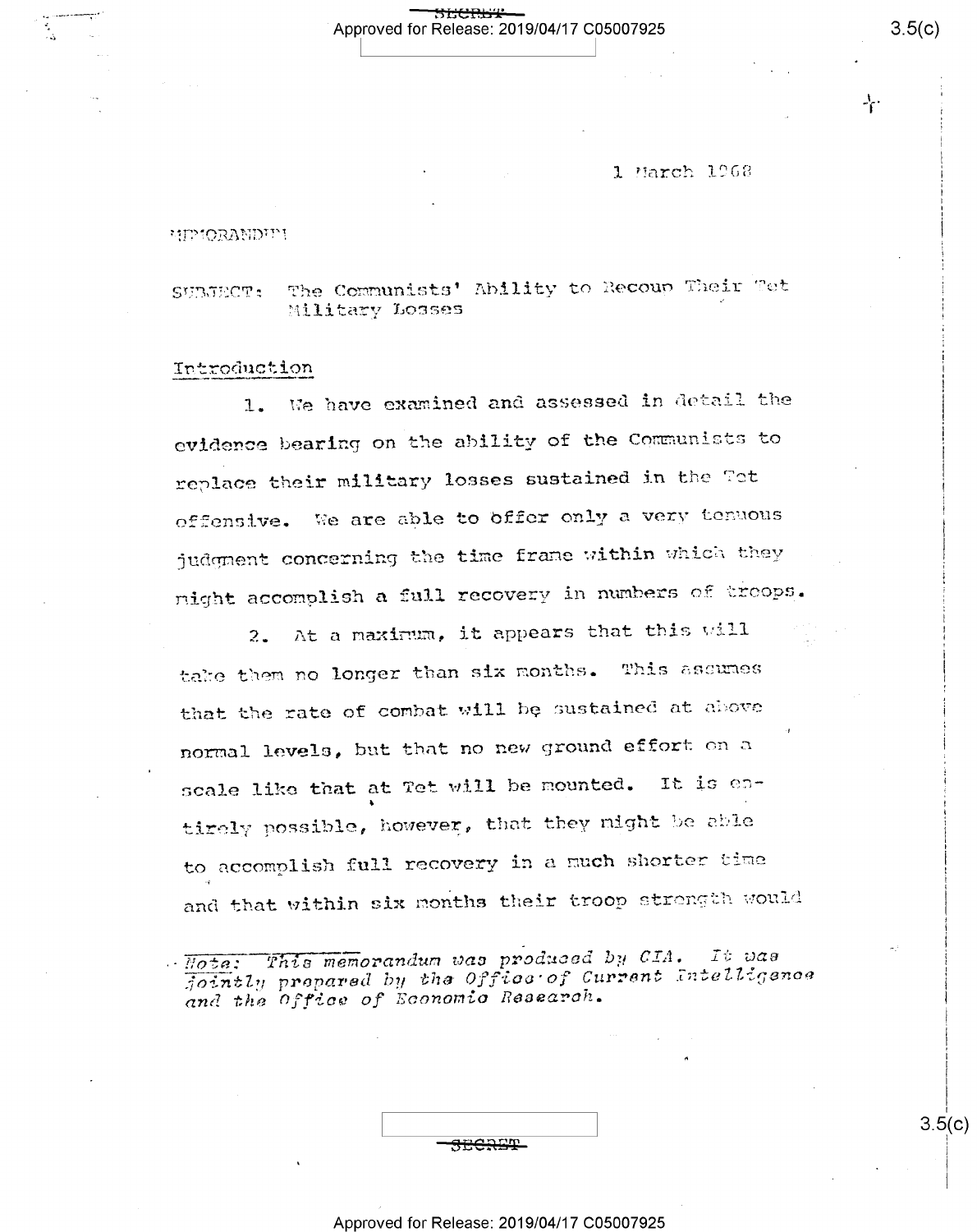be substantially greater than it was prior to Tet. Uverything binges on the real extent of their Fet losses and on their ability to recruit and impress porsonnel in the countryside. On both of these fundamental points evidence is very spotty at present. The Tet Losses

In making our assessment, we included the  $\overline{3}$ . enemy killed-in-action (KIA) reported by the US military authorities in Vietnam from the period 30 January through 21 February--some 38,600 men. This period covered the mass urban attacks and the "second round" on 18-19 February, as well as its immediate aftermath. We excluded the fighting since 21 February on the grounds that, although enemy losses have continued heavy, they have been overall at a more "normal" level for the war.

4. We have based the assessment on our judgment that roughly 77,000 enemy were involved in the attacks. This included North Vietnamese (NVA) units and main and local forces of about 58,000. (This latter figure was reached independently in a CIA analysis and is also roughly accepted by most OR authorities who have studied the offensive, including the US MACV). The additional 20,000 mon in our computation of the forces involved in the

 $-2-$ 

SECRET

Approved for Release: 2019/04/17 C05007925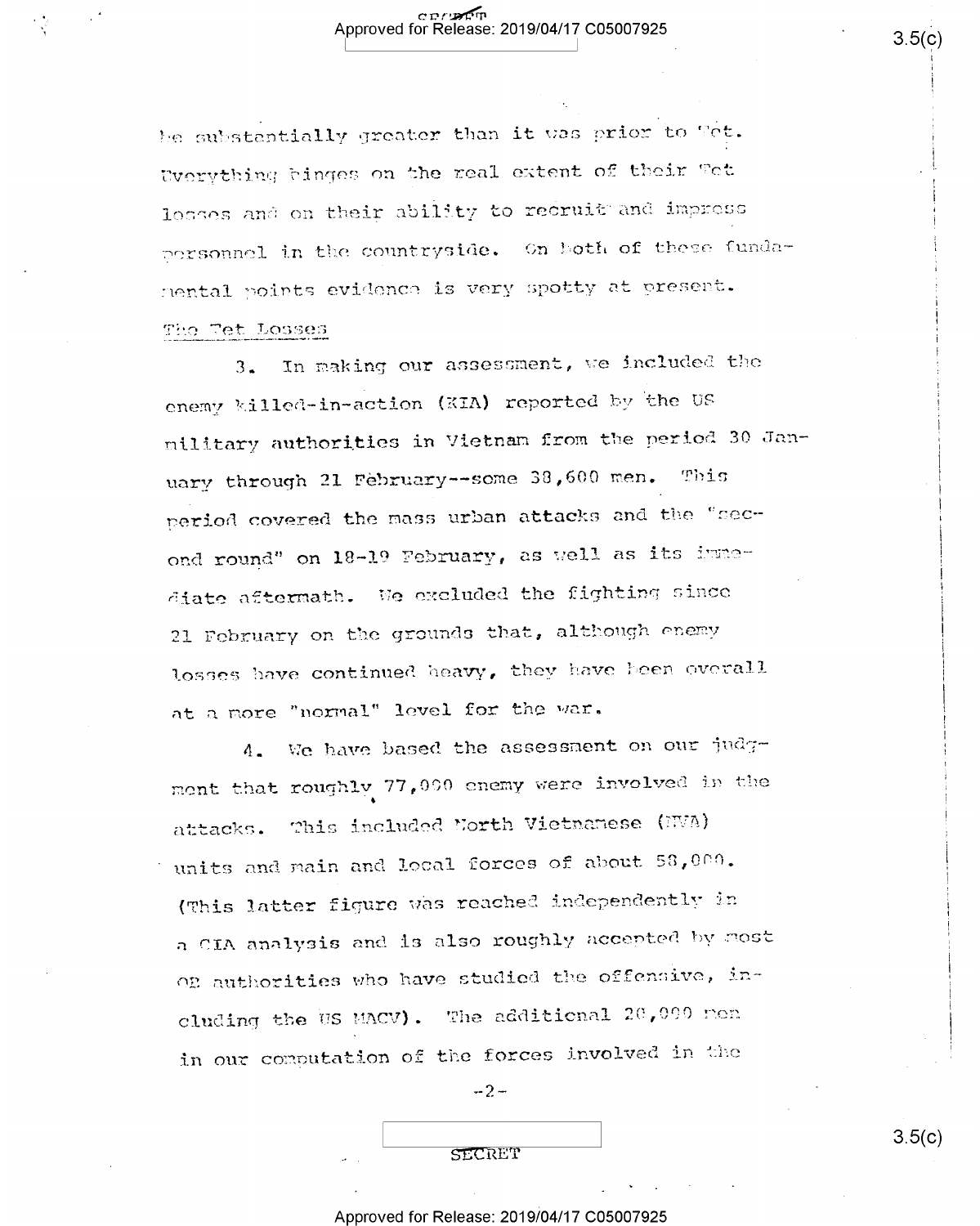offensive were, we helieve, members of independent querrilla enits or querrillas added to local force. units for the attachs.

## Table I

Strength of Participating Communist Porces - in the Tet Attacks

|                | Strength | Percent of Total |
|----------------|----------|------------------|
| Total          | 77,000   | 100              |
| NVA            | 21,600   | 27.8             |
| VC Main Force  | 16,800   | 21.6             |
| VC Local Force | 19,300   | 24.9             |
| Guerrillas     | 20,000   | 25.7             |

 $5 -$ There is good evidence of extensive querrilla participation in the offensive. Captured documents have now provided us with some detailed planning for the attacks in a few provinces. These . suggest that the enemy hoped to use from one half to two thirds of his querrilla force in an offensive role. It appears that about 20,000 querrillas ectually participated in the urban attacks. The remainder were used in offensive roles against smaller targets such as lines of communication, etc.

6. The dilemna with respect to the casualties arises when the reported enemy KIA (33,600) is considered against the total offensive force estimated

| SECKET |
|--------|
|        |

#### Approved for Release: 2019/04/17 C05007925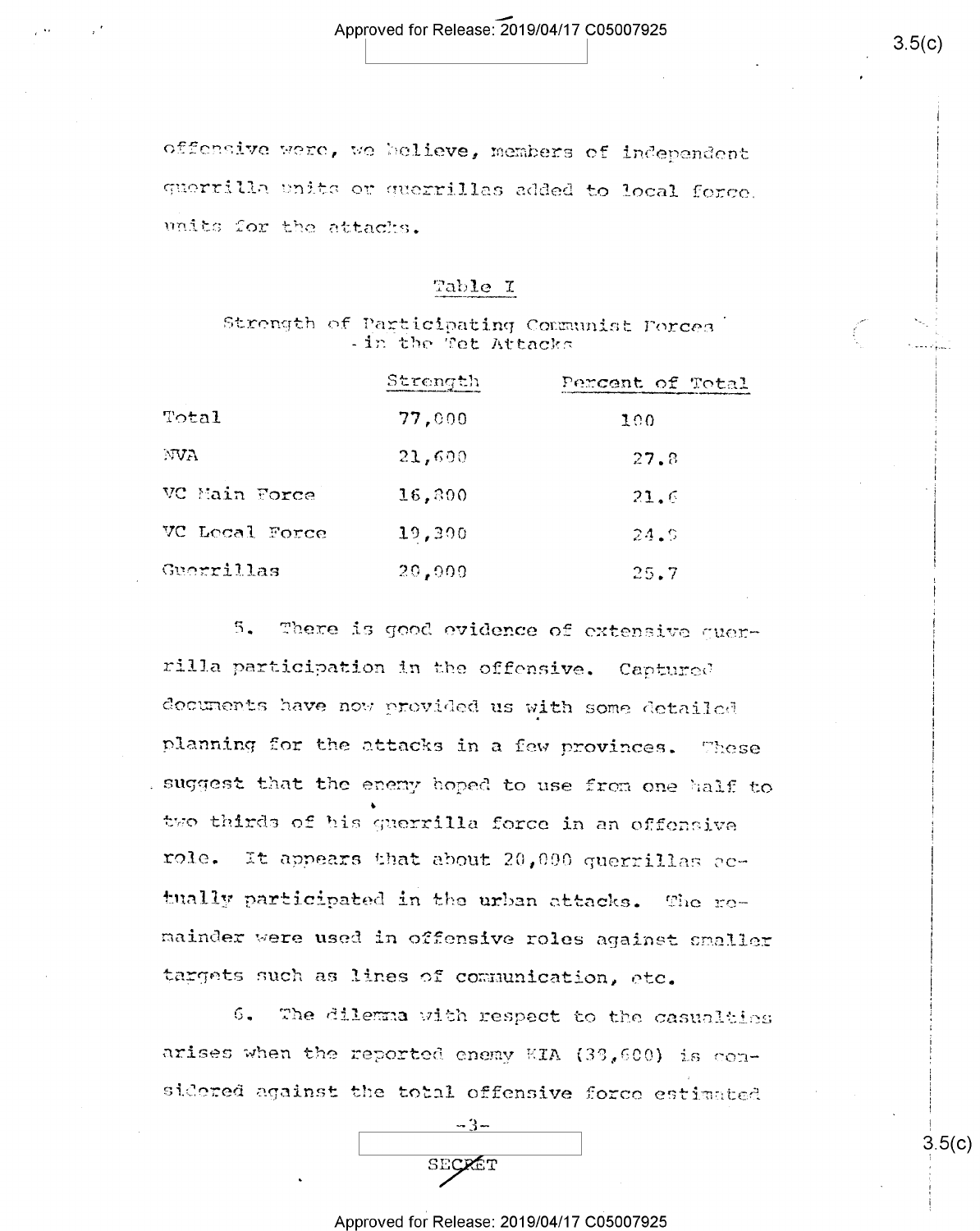# Approved for Release: 2019/04/17 C05007925

to have been involved (77,000). Taken at face value, this means that approximately one half of the attacking force was killed in the offensive and its afternath. This, in itself, is exceedingly difficult to accept--given the postaction reports we already have on the status of some enemy units and the cur-

rent high level of enemy activity throughout the country. The reports suggest the Communists were badly hurt, but do not indicate that their dead reached 50 percent. A number of the attacking units, moreover, have already reappeared in offensive combat, something they would hardly have been able to do if their losses had been on the order of 50 percent.

The reported KIA became oven nore unac- $7.$ ceptable when an attempt was made to account for those who were probably disabled. Even if the standard, conservative factor of .35 died of wounds or were permanently disabled is applied for every KIA, over 13,000 more men are added to the losses. The total casualties computed in this conservative manner, would be nearly two thirds of our strength estimate of those involved in the attacks.  $T120$ total enemy casualties would be about 90 percent of the assault force, if this force is conceived of only as composed of reqular forces (some 58,000).

 $-4-$ 

## Approved for Release: 2019/04/17 C05007925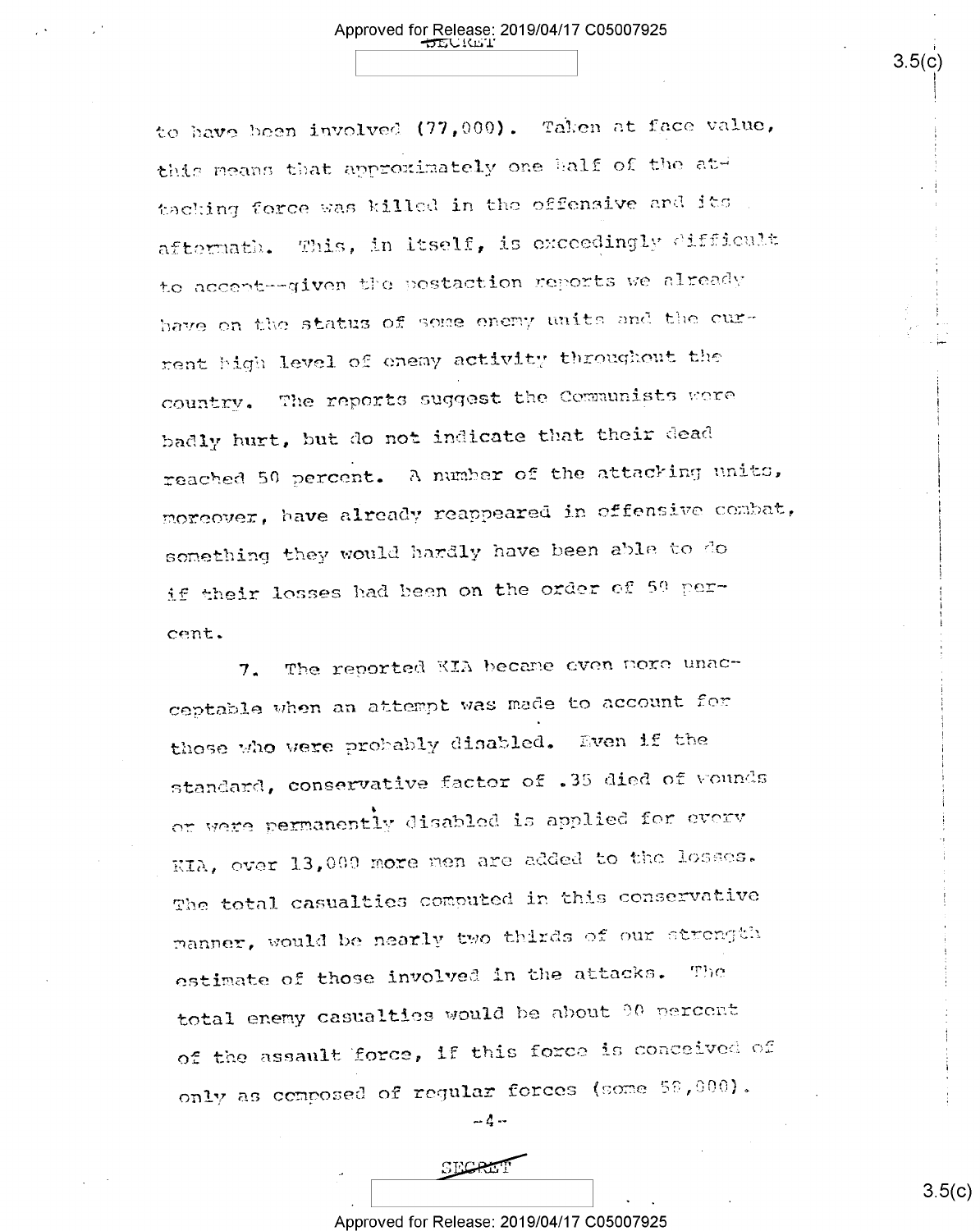# Possible Non-Military Casualties

8. Assuming that the KIA figure itself is accurate, it almost certainly must include a substantial proportion of other organizational elements of the energy apparatus and nonparticipating civilians who happened to be caught in the urban hattle areas. US military officials in Vietnam agree that some are probably included. We now know, in addition, that the Communists made a najor effort in the few months prior to Tet to fill up their irregular ranks (guerrilla and militia) and to recruit many laborers for logistic support, particularly the so-called "assault youth." Many of the POWs from the offensive were individuals virtually taken from street corners and pressed into the attacks by the enemy. Eyewitnesses, moreover, noport that large numbers of civilian-type personnel were used as "shook troops" in many of the urban assaults.

Analysis of the available evidence does  $9$ not provide a good enough base from which to assign even a tenuous percentage to the total number of individuals like those above who might have participated in the attacks and became casualties. Some of

 $-5-$ 

SECRET

## Approved for Release: 2019/04/17 C05007925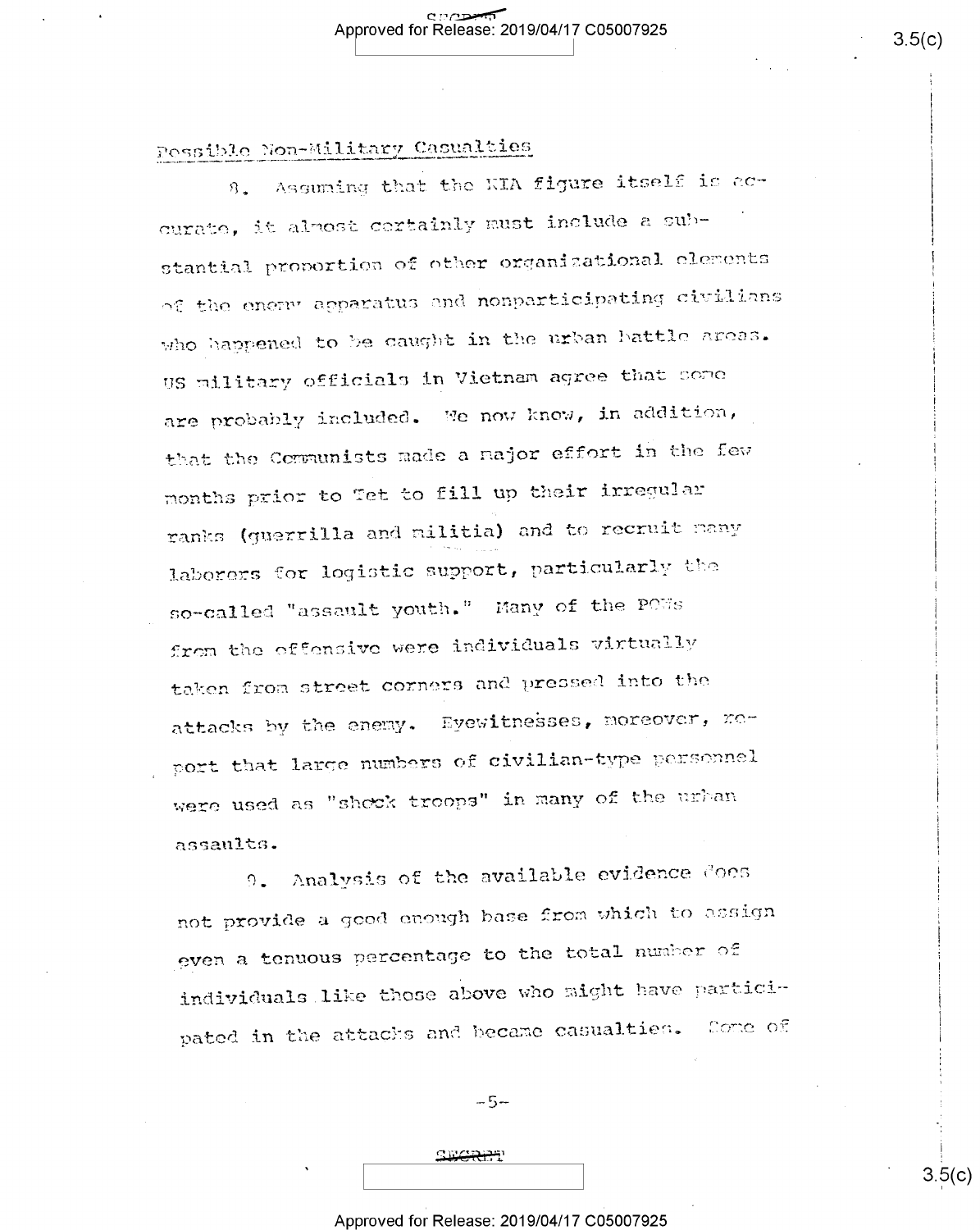the evidence, for example, suggests the casualties involving militia-civilians-laborers, etc, may have run about 25 percent of the total; other evidence, however, indicates such casualties may have run as high as 50 percent of the total losses in some arcas.

Therefore, in adopting a base for judging  $10.$ the Communist recuperative ability, we can only accept the reported KIA figure as it stands-questionable as it is--and view future enemy capabilities against it. In contrast with the point of view of the US military in Vietnam, that the enemy's losses and capability to recoup should be weighed against his offensive military strength, we would be inclined to judge these factors from the standpoint of his total organized manpower base. Tor this reason, we would include enemy militia and even political infrastructure as seurces for treep replacement and as part of the remaining Corpunist threat.

In our view, the organized enemy force 11. structure in South Vietnan prior to Tet and following an extensive recruiting drive sets up approximately as follows:

 $-6-$ 

## Approved for Release: 2019/04/17 C05007925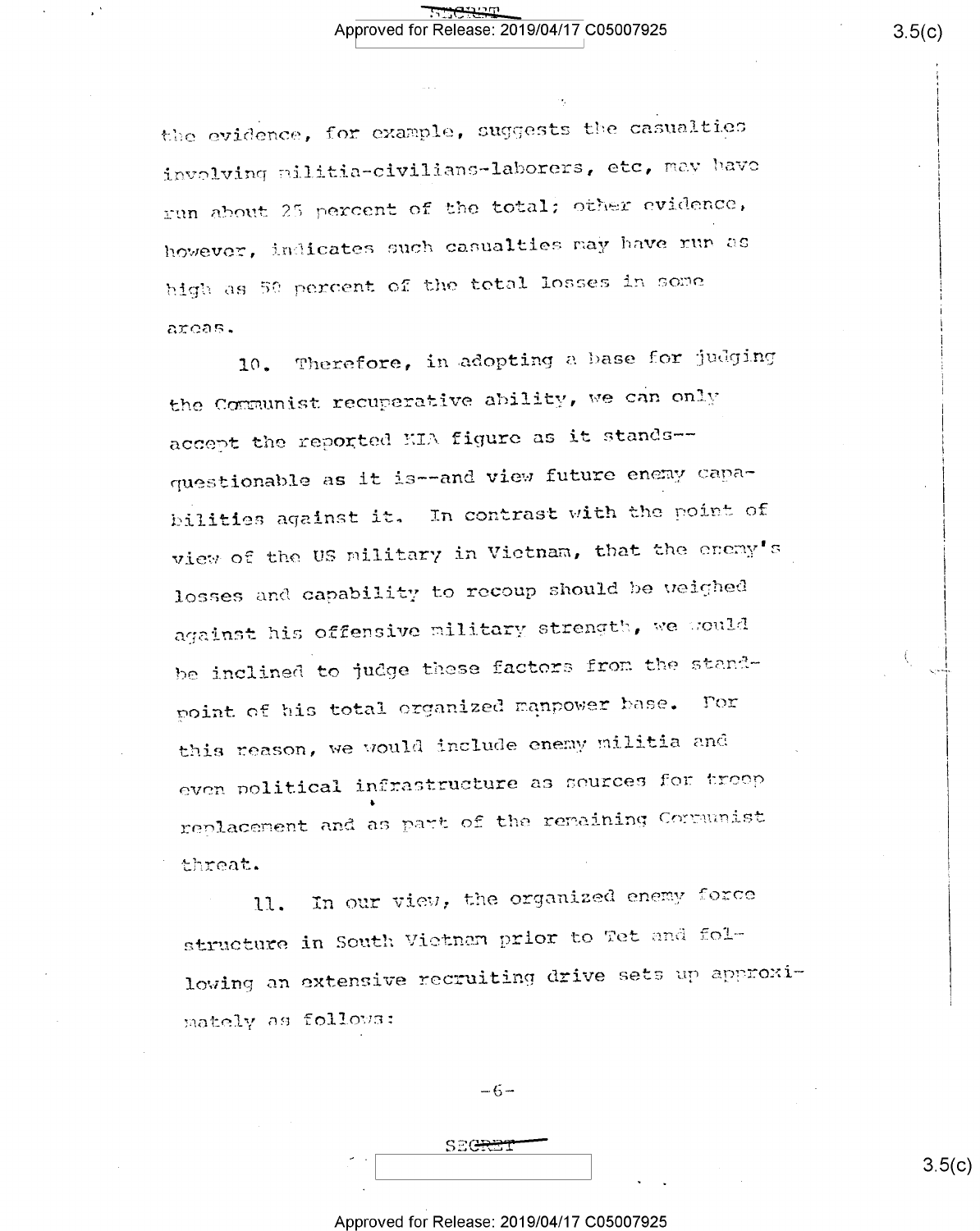## Table II

Estimated Communist Organized Manpower Bane as of 30 January 1968

| WC/NVA Main and Local Forces | 160,000             |
|------------------------------|---------------------|
| Guerrillas                   | $100,000 - 120,000$ |
| Administrative Services      | 75,000-100,000      |
| Self-defense Militia         | 100,000             |
| Political Cadre              | 80,000-120,000      |

515-600,000

 $12.$ The above table of organized strength includes the additional North Vietnamese forces that we know are in country, but which have not vet been added to MACV's OB, as well as a number of specialized units and small elements--city forces in some cases -- which have been fairly well identified. but not yet included in the OB. The table also in-. cludes a higher strength figure than MACV now carries for the guerrillas, but is reflective, we believe, of the reality of the situation and the pre-The self-defense militia is also Tet recruiting. included in the table since it is an element of enemy defensive strength at least, and one which furnishes some of the manpower for higher level enemy units. The administrative services and political cadre, we believe, also reflect more realistic levels.

-7-

SECRET

#### Approved for Release: 2019/04/17 C05007925

 $3.5(c)$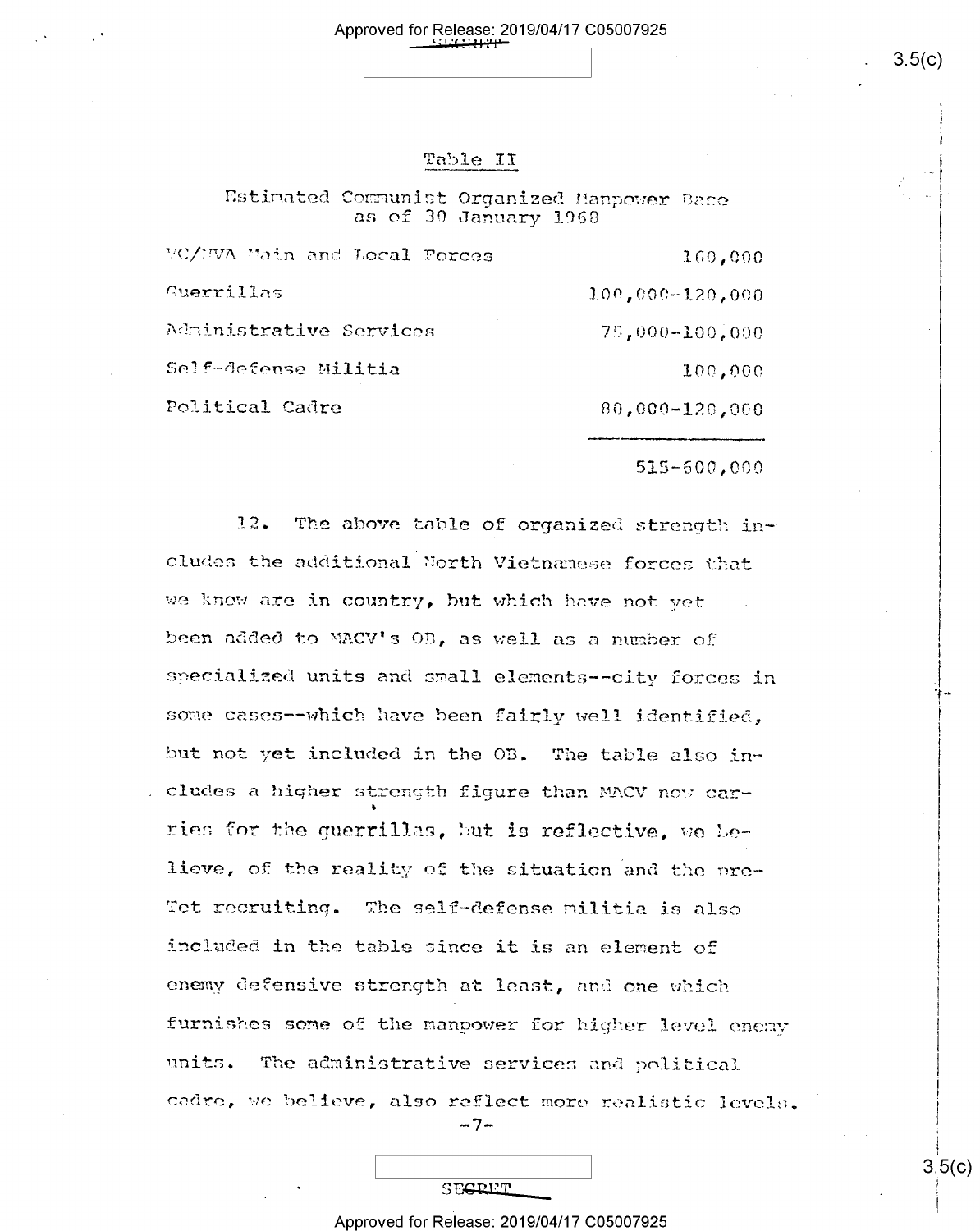## Approved for Release: 2019/04/17 C05007925

13. Wiewed numerically against this base, the enery's losses, particularly in these of main and local force strength, could be relatively insignificant as a long-term problem. It would seem reasonable that, if the Communists have managed in the past to raintain an organized hanpower base of the size postulated in Table II, they could easily recoup their Tet losses in a relatively short pariod of time, both by recruitment-conscription into the lower level military elements, and by upgrading to the regular forces from the lower level units. The Replacement Campaign

14. There is abundant evidence that the Communists are now waking a strenuous effort to recoup their losses and, in fact, to raise their over-all military force strength plove the pre-Tet levels. Selected excempts from some of the reports on this activity are contained in Annex A. The reports indicate that heavy recruiting is under way in almost all populous areas where the enemy can penetrate, particularly in the Selta, which has long been a prize reservoir for enery manpower.

15. Phere is little question that the fot offensive has opened a new recruitment base to the Viet Cong in the South Vietnamese countryside. A

|                | $-3-$ |
|----------------|-------|
|                |       |
| <b>TSECRET</b> |       |

## Approved for Release: 2019/04/17 C0500792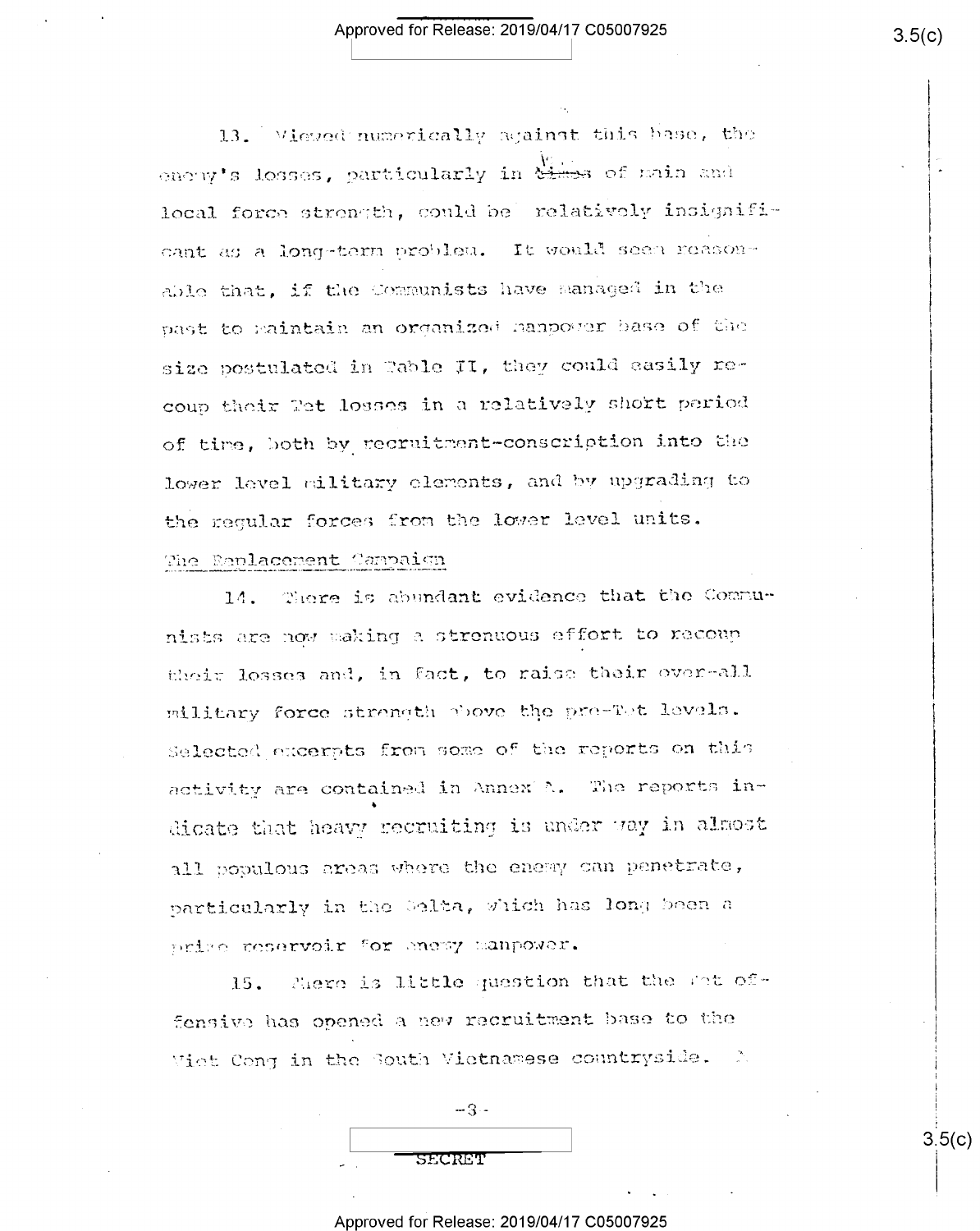inclining recruitment pool because of refugee novement to GVM-held areas was partially responsible for VC recruitment shortfalls in 1967. The new pool, consisting of the populations of hamlets in the countryside where the VC formarly have bad little or no influence, can be expected to boost 1960 necruitment groatly. Hew-found influence in rural areas--if only in the form of increased popular respect for VC power--will permit VC recruiters easy access to hamlets and a ready audience of youths.

 $16.$ Uvidence gained from a recent field study indicates that VC recruitment in a specific area is directly related to VC influence in that area. Stated differently, in areas of strong VC influence the Communists are able to mobilize significantly greater shares of the available population. - The Tet offensive has enabled the VC/WVA forces to extend their influence and presence into both rural and urban areas which, until recent months, were firmly under GVN control.

17. South Vietnam's countryside offers a substantial recruitment pool for VC cadre. Of South Vietnam's total population of about 17 million, slightly more than 14 million live in rural areas -in hamlets outside of province capitals, district

SECREP

 $\cdot$   $\circ$ 

## Approved for Release: 2019/04/17 C05007925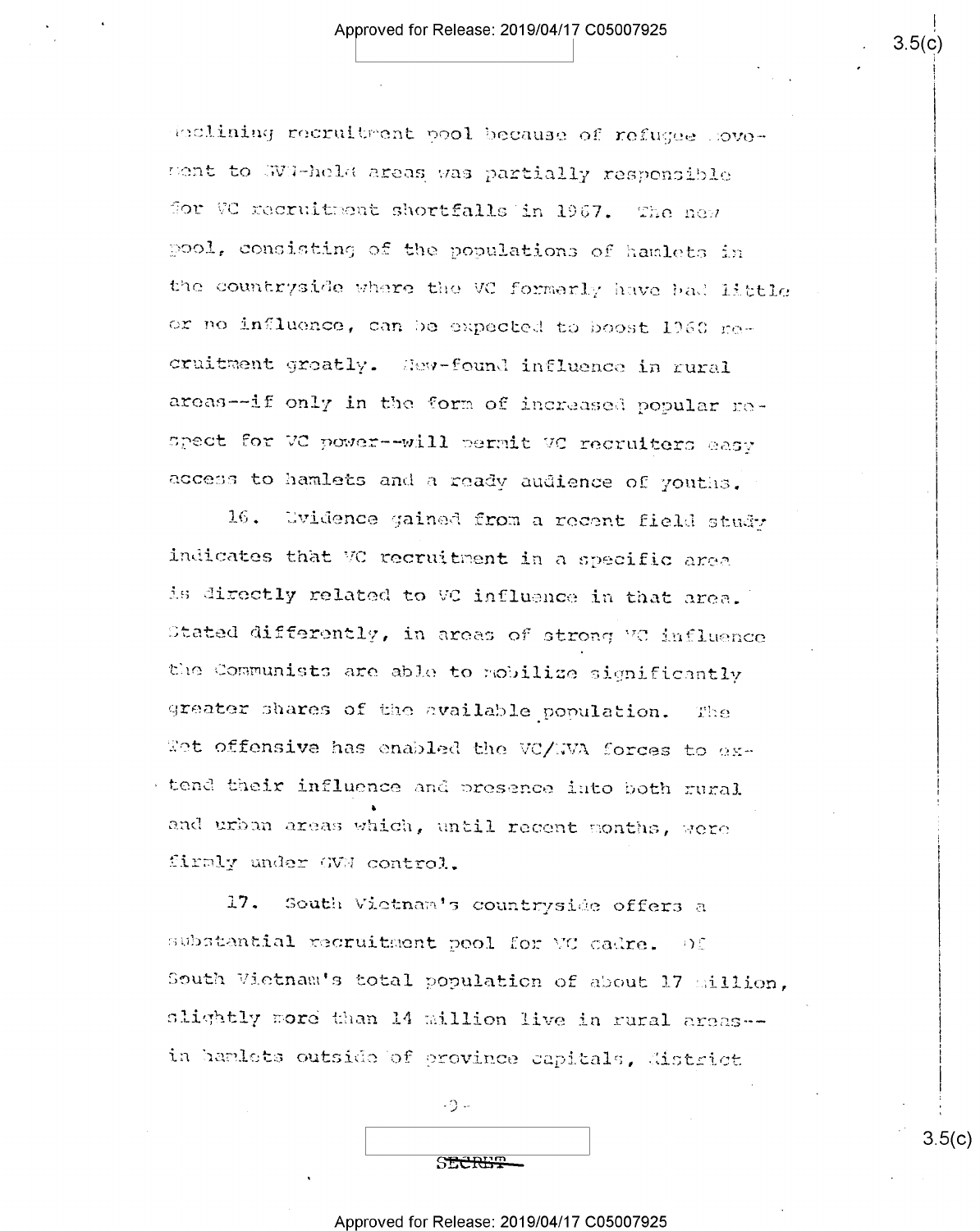capitals, and autonomous cities. Approximately two million of these are males between the ages of 20 and 45, and an additional 580,000 are males from 15 to 10. Although the GVJ has already recruited from the 20-45 age group, this recruitment has far from exhausted the available manpower. In addition, the We has yet to reach the 15 to 19 age group; these youths are orise targets for VC recruiters.

18. The intensity of the current recruiting drive, the availability of nanbover, and the current freedom of the enery in formerly contested and even some secure areas of the country, all add to the impression that the Communists will be able to replace their losses numerically in a relatively short period of time. Prior to the Wet offensive, enemy recruitment was estimated by U3 military authorities in Vietnam at between 3-5,000 a month. It is not clear, nowever, that this rate had shot up in the ponths ismediately preceding Tet. In view of the current enery recruiting drive and access to the countryside, it does not seem improbable that they can at least double this rate to between 6,000 and 10,000 mgn a month, at least over the short term. At such a rate, it would take the Communists no nore

 $-10-$ 

SECRET

 $3.5(c)$ 

#### Approved for Release: 2019/04/17 C05007925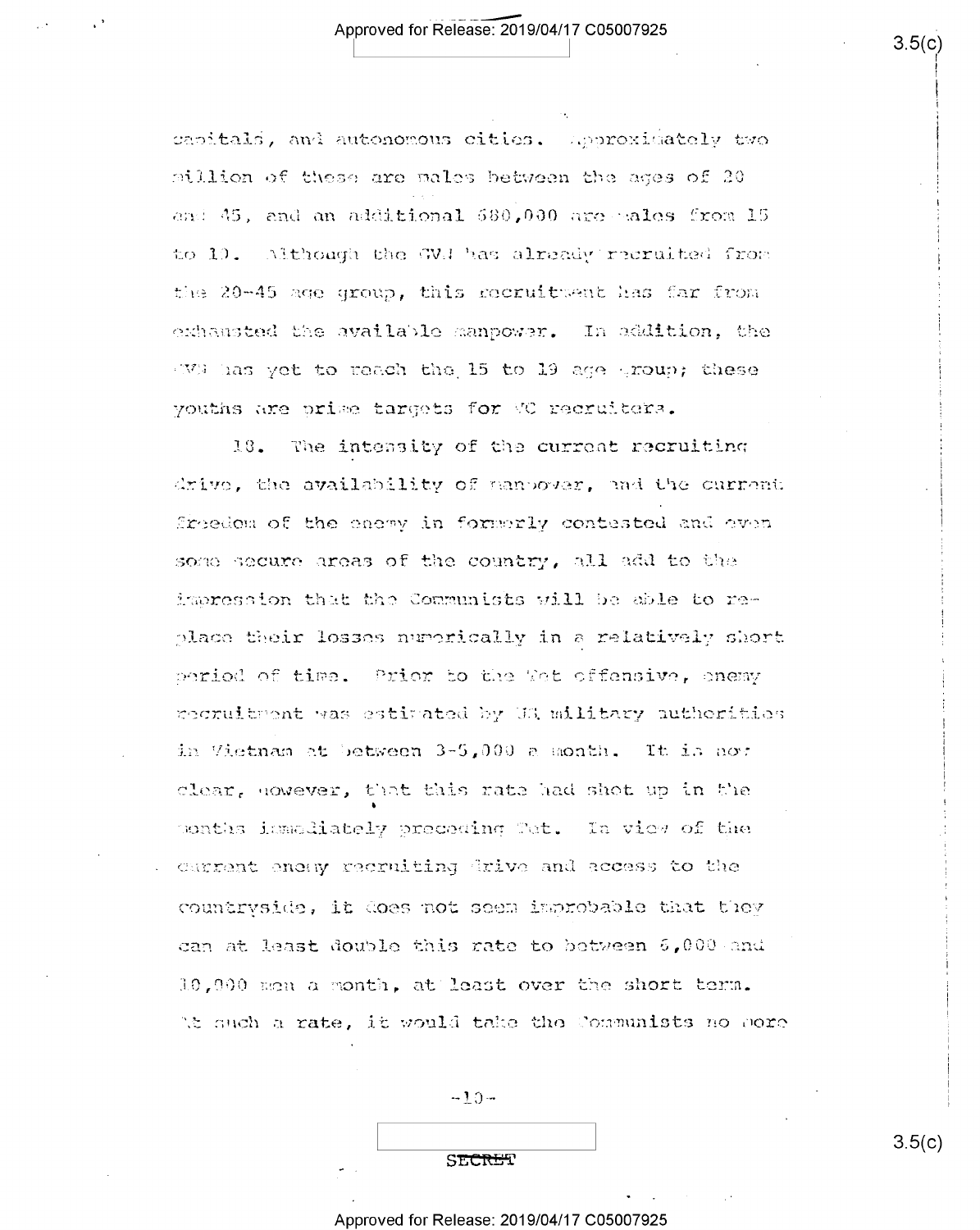than six months, at a maximum, to replace their reported KIA losses during the Tet offensive.

**SECRET** 

This computation, of course, does not take  $19$ into account the "normal" Communist losses since 21 February, or the future losses during the recuperation period. Over a six-month time frame, such loases could perhaps double the total replacement necessary. During certain periods within the past year, for example, Communist losses have run at a rate of around 4,000 men per month. On the other hand, the replacement rate described above for the Cat losses does not take into account the continuing infiltration of manoower from North Vietnam into the South.  $\mathbb{R}^n$ has been running at a rate of about 4,000 to 5,000 men a month on the average during the past year and conceivably could offset the additional combat losses during the Tet recovery period. Infiltration would clearly tend, over a six-month period, at least, to offset NVA unit losses in South Vietnam.

## The Qualitative Aspect

From the standpoint of troop quality, the  $20.$ Communist losses will be somewhat harder to replace, and a time frame for such recovery cannot be assigned. However, it is probable that the over-all qualitative loss to the enemy during the Tet offensive was not as substantial as the total XIA figures

 $-11-$ 

SECRET

## Approved for Release: 2019/04/17 C05007925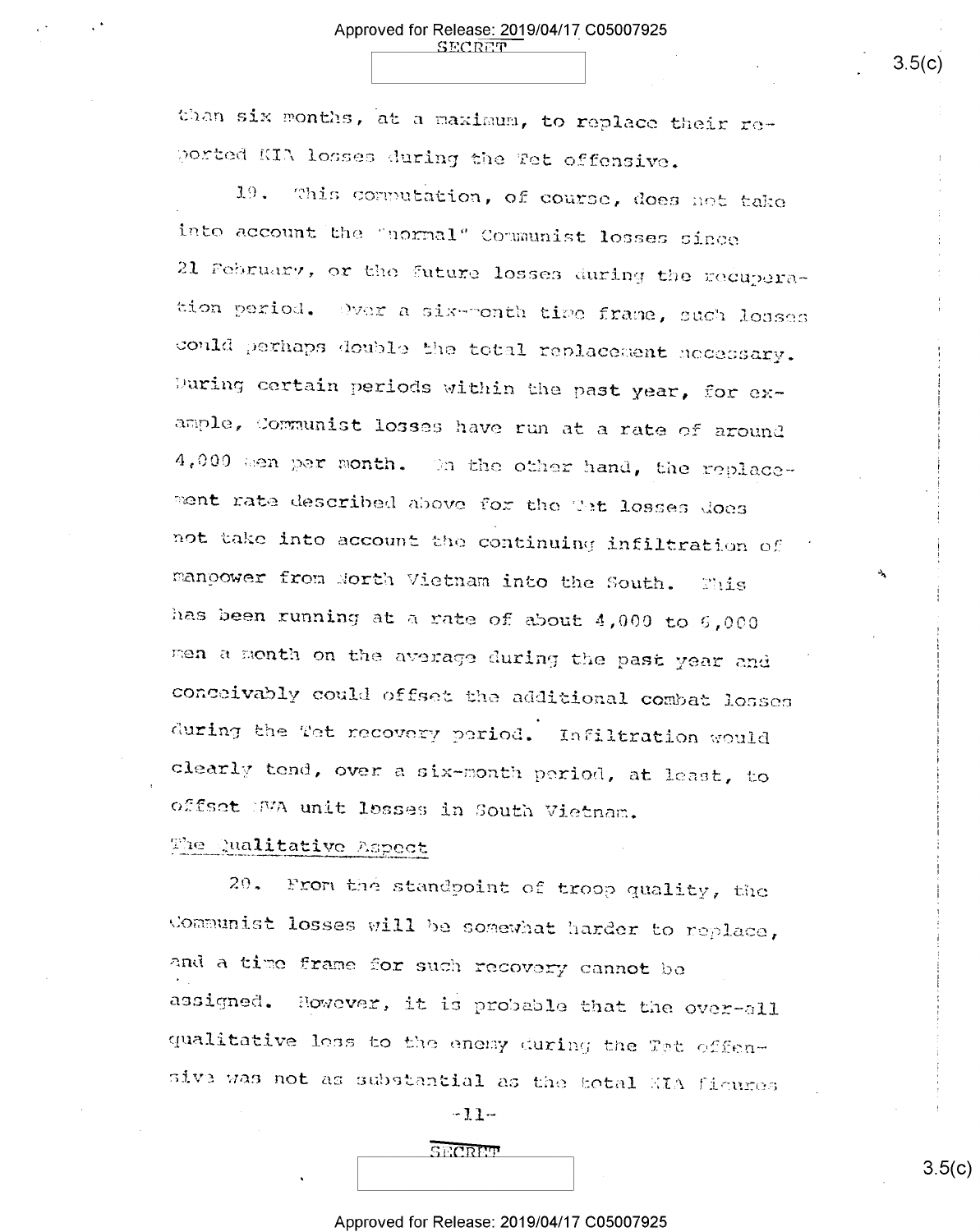would indicate. As noted above, anywhere from 25 to 50 percent of the HIA conceivably were not part of the reqular Cormunist military apparatus. - lereover, there are several other aspects to consider in assessing the qualitative loss. One is the replacement of well-trained cadre in the person of officers, non-coms, and technical specialists. Another aspect is the replacement of trained infantrymen. In the former case, our judgment is that the losses ran around 20 to 30 percent of the net KIA--perhaps 12,000 men. This would include an attrition representing the normal ratio of officers, non-come, and specialists in Communist units and also some additional allowance for high losses among specially trained units such as sappers who were upparently used extensively in the early stages of the urban offensive.

This loss in many ways may be the sost  $21.$ serious aspect of the Communist casualties during the offensive, since the training of replacements for these groups will take wany months. We hnow from captured documents, for example, that the Conmunists have been training large numbers of sappers during the past year in courses ranging up to six months.

 $-12-$ 

SECRET

Approved for Release: 2019/04/17 C05007925

 $3.5(c)$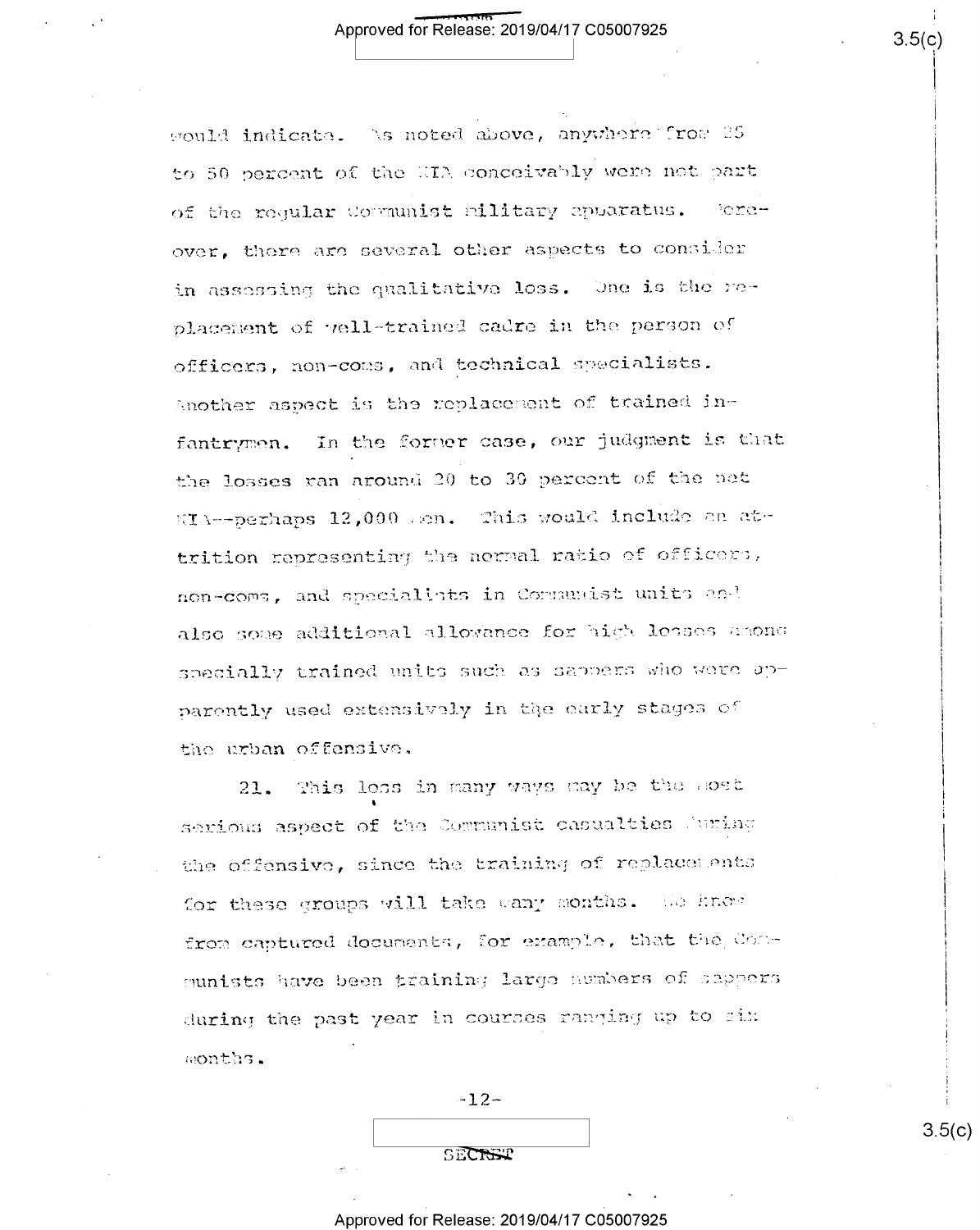22. The replacement of trained infantry would seem to be a less serious, although still significant, aspect of the loss. Cosmally, the training cycle for such went in a good southern formunist unit runs about three months. This problem is overcome by the enery to some extent, however, by his process of upgrading to higher echelons men who have already received partial or rudimentary military training. Crom the nature of the reporting so far, it would appear that the Communists plan to continue this course in replacing their fet losses. The regular forces will be filled out by levies from among the irregulars, who will in turn receive the new conscripts and recruits.

23. Perhaps the nost important aspect of the qualitative loss among the rank-and-file infantry will be in the youthful age of many of the incoming recruits and conspripts. It is clear that a growing proportion of the Communist forces over the past year have been in the age group from 16 to 18. The exact proportions of the current and prospective age wix of Communist rank-and-file soldiers, houever, is far from clear and will probably remain so. The ARVN's Losses

 $24.$ The South Vietnamese Army and paramilitary forces also suffered substantial casualties during -13-

#### Approved for Release: 2019/04/17 C05007925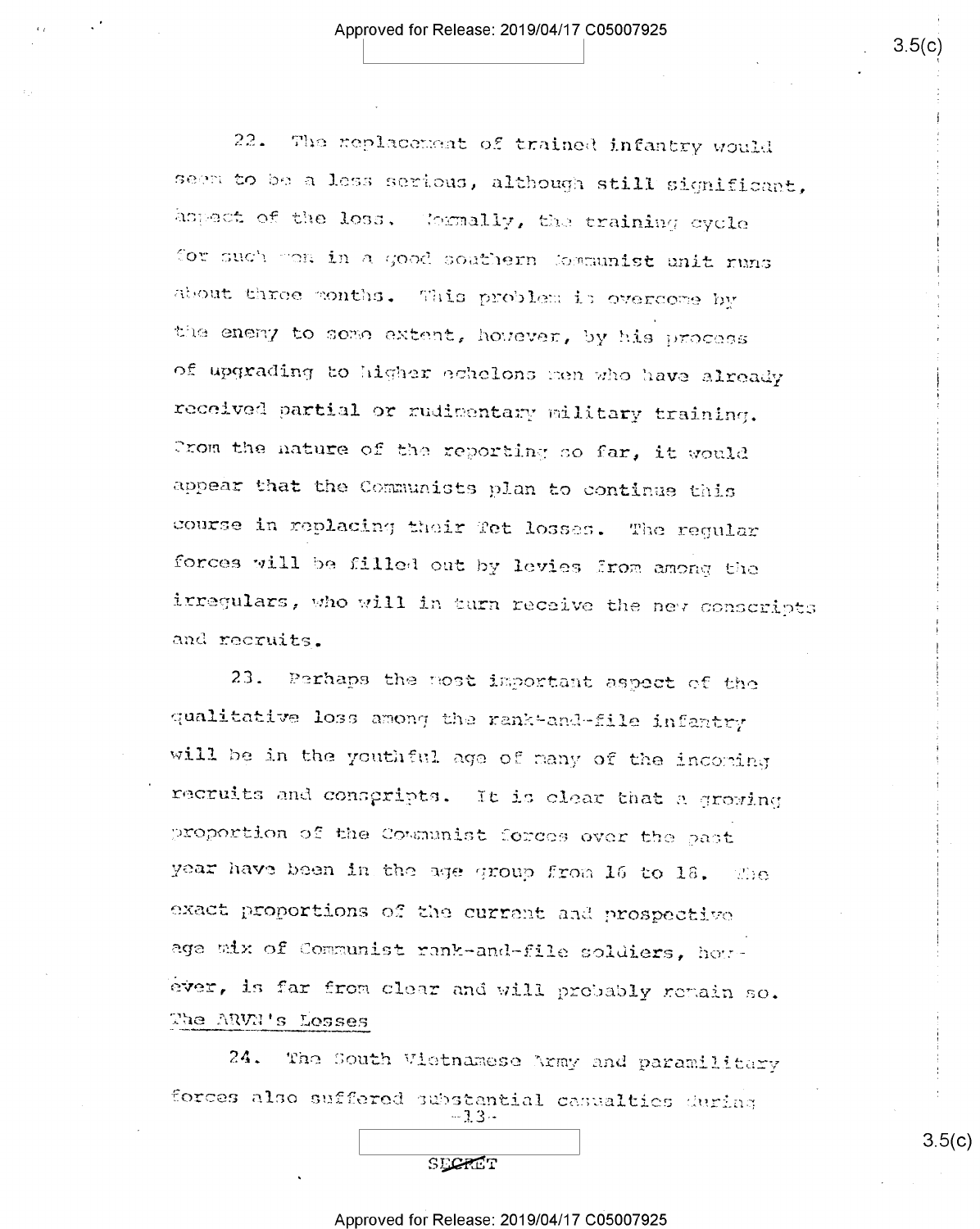the recent Tot offensive. From 30 January through 27 February, the army lost over 3,200 killed and 12,000 wounded. This loss rate is approximately three times the normal ronthly rate of NWW casualties during the past year. We have no accounting of troops who might have defected during the recent Tet offensive.

Little hard information is available to  $25.$ us on the ability of the ARVN to recoup its manpower losses. We do know that the ARVI had been able, despite its loss rate during 1967, to sustain its over-all combat strength through recruitment and the draft. It had, in fact, increased slightly in strength during the latter balf of 1967, after the desertion rate began to drop. It seems likely, however, that, if the NRVN loss rate remains at anything like the level sustained ouring the past month, the army will be unable to maintain its numerical strength. It is probable that the loss rate will drop substantially from the levels of the past nonth, although not to the 1967 rate.

The current plans of the Saigon government 26. for the augmentation of the ARVM will probably enable the ARVN to maintain its combat strength at roughly the current numerical levels, and perhaps to increase

 $-14-$ 

**SHORET** 

Approved for Release: 2019/04/17 C05007925

 $\tilde{H}$